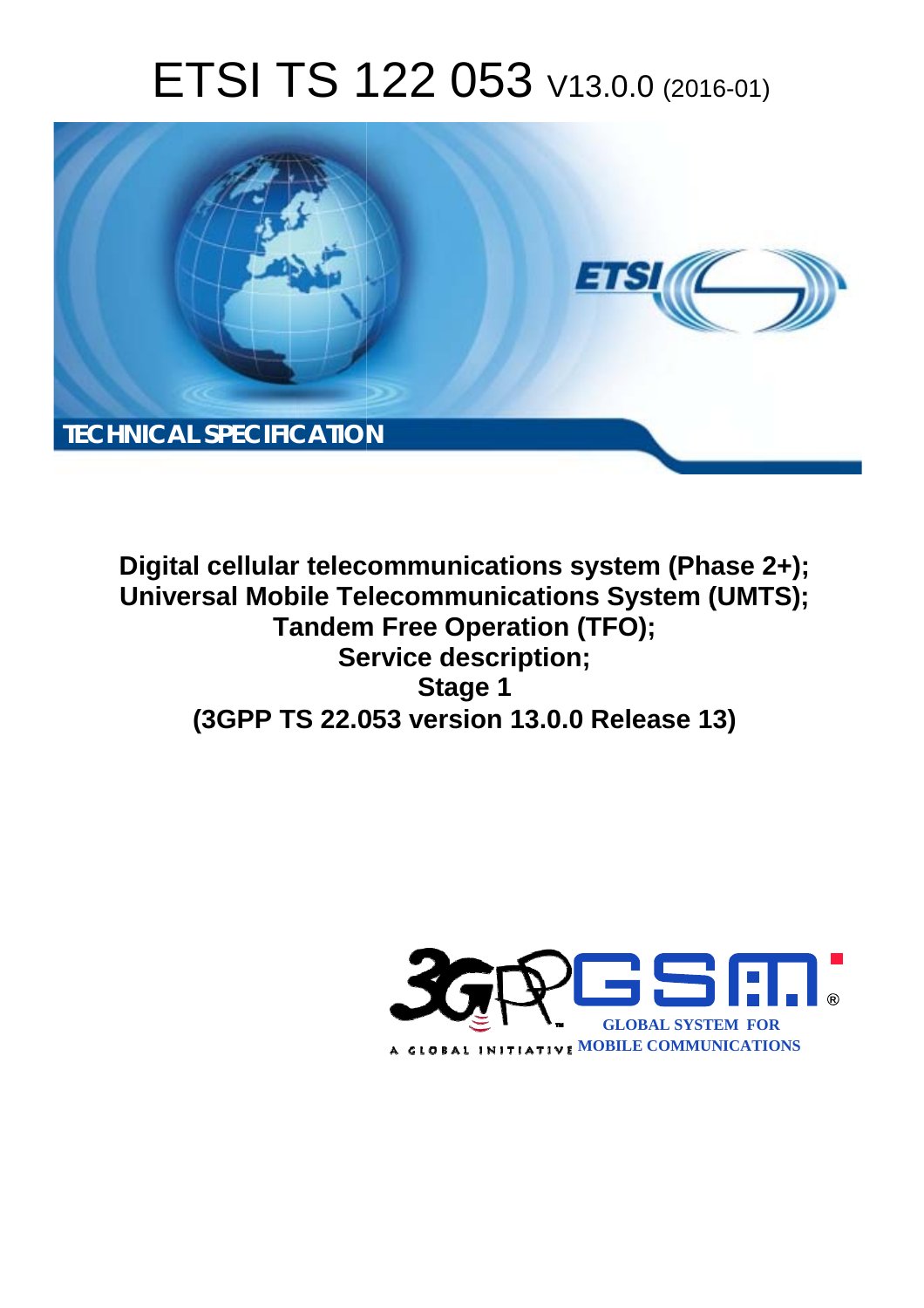Reference RTS/TSGS-0422053vd00

> Keywords GSM,UMTS

#### *ETSI*

#### 650 Route des Lucioles F-06921 Sophia Antipolis Cedex - FRANCE

Tel.: +33 4 92 94 42 00 Fax: +33 4 93 65 47 16

Siret N° 348 623 562 00017 - NAF 742 C Association à but non lucratif enregistrée à la Sous-Préfecture de Grasse (06) N° 7803/88

#### *Important notice*

The present document can be downloaded from: <http://www.etsi.org/standards-search>

The present document may be made available in electronic versions and/or in print. The content of any electronic and/or print versions of the present document shall not be modified without the prior written authorization of ETSI. In case of any existing or perceived difference in contents between such versions and/or in print, the only prevailing document is the print of the Portable Document Format (PDF) version kept on a specific network drive within ETSI Secretariat.

Users of the present document should be aware that the document may be subject to revision or change of status. Information on the current status of this and other ETSI documents is available at <http://portal.etsi.org/tb/status/status.asp>

If you find errors in the present document, please send your comment to one of the following services: <https://portal.etsi.org/People/CommiteeSupportStaff.aspx>

#### *Copyright Notification*

No part may be reproduced or utilized in any form or by any means, electronic or mechanical, including photocopying and microfilm except as authorized by written permission of ETSI.

The content of the PDF version shall not be modified without the written authorization of ETSI. The copyright and the foregoing restriction extend to reproduction in all media.

> © European Telecommunications Standards Institute 2016. All rights reserved.

**DECT**TM, **PLUGTESTS**TM, **UMTS**TM and the ETSI logo are Trade Marks of ETSI registered for the benefit of its Members. **3GPP**TM and **LTE**™ are Trade Marks of ETSI registered for the benefit of its Members and of the 3GPP Organizational Partners.

**GSM**® and the GSM logo are Trade Marks registered and owned by the GSM Association.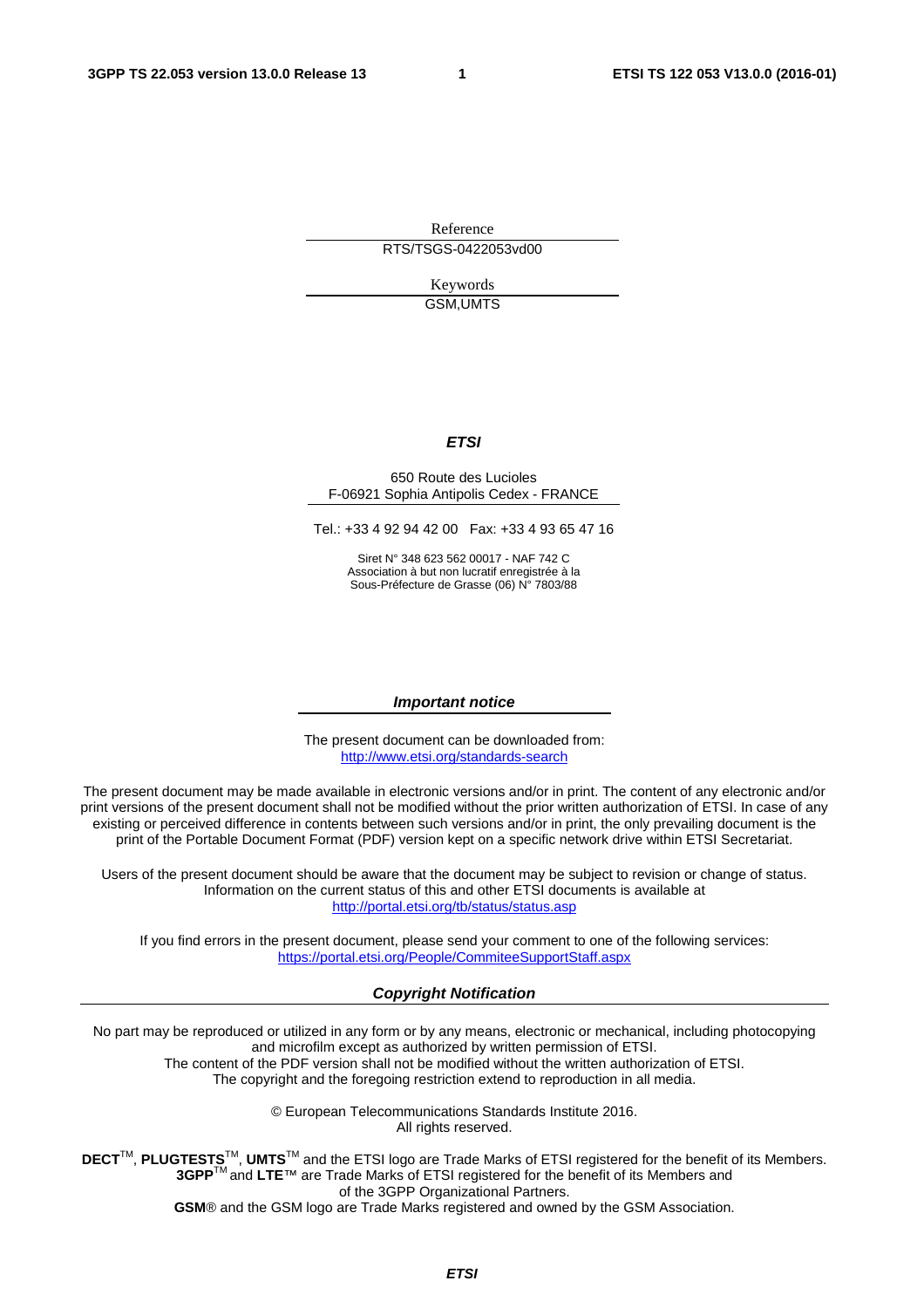### Intellectual Property Rights

IPRs essential or potentially essential to the present document may have been declared to ETSI. The information pertaining to these essential IPRs, if any, is publicly available for **ETSI members and non-members**, and can be found in ETSI SR 000 314: *"Intellectual Property Rights (IPRs); Essential, or potentially Essential, IPRs notified to ETSI in respect of ETSI standards"*, which is available from the ETSI Secretariat. Latest updates are available on the ETSI Web server [\(https://ipr.etsi.org/](https://ipr.etsi.org/)).

Pursuant to the ETSI IPR Policy, no investigation, including IPR searches, has been carried out by ETSI. No guarantee can be given as to the existence of other IPRs not referenced in ETSI SR 000 314 (or the updates on the ETSI Web server) which are, or may be, or may become, essential to the present document.

### Foreword

This Technical Specification (TS) has been produced by ETSI 3rd Generation Partnership Project (3GPP).

The present document may refer to technical specifications or reports using their 3GPP identities, UMTS identities or GSM identities. These should be interpreted as being references to the corresponding ETSI deliverables.

The cross reference between GSM, UMTS, 3GPP and ETSI identities can be found under [http://webapp.etsi.org/key/queryform.asp.](http://webapp.etsi.org/key/queryform.asp)

### Modal verbs terminology

In the present document "**shall**", "**shall not**", "**should**", "**should not**", "**may**", "**need not**", "**will**", "**will not**", "**can**" and "**cannot**" are to be interpreted as described in clause 3.2 of the [ETSI Drafting Rules](http://portal.etsi.org/Help/editHelp!/Howtostart/ETSIDraftingRules.aspx) (Verbal forms for the expression of provisions).

"**must**" and "**must not**" are **NOT** allowed in ETSI deliverables except when used in direct citation.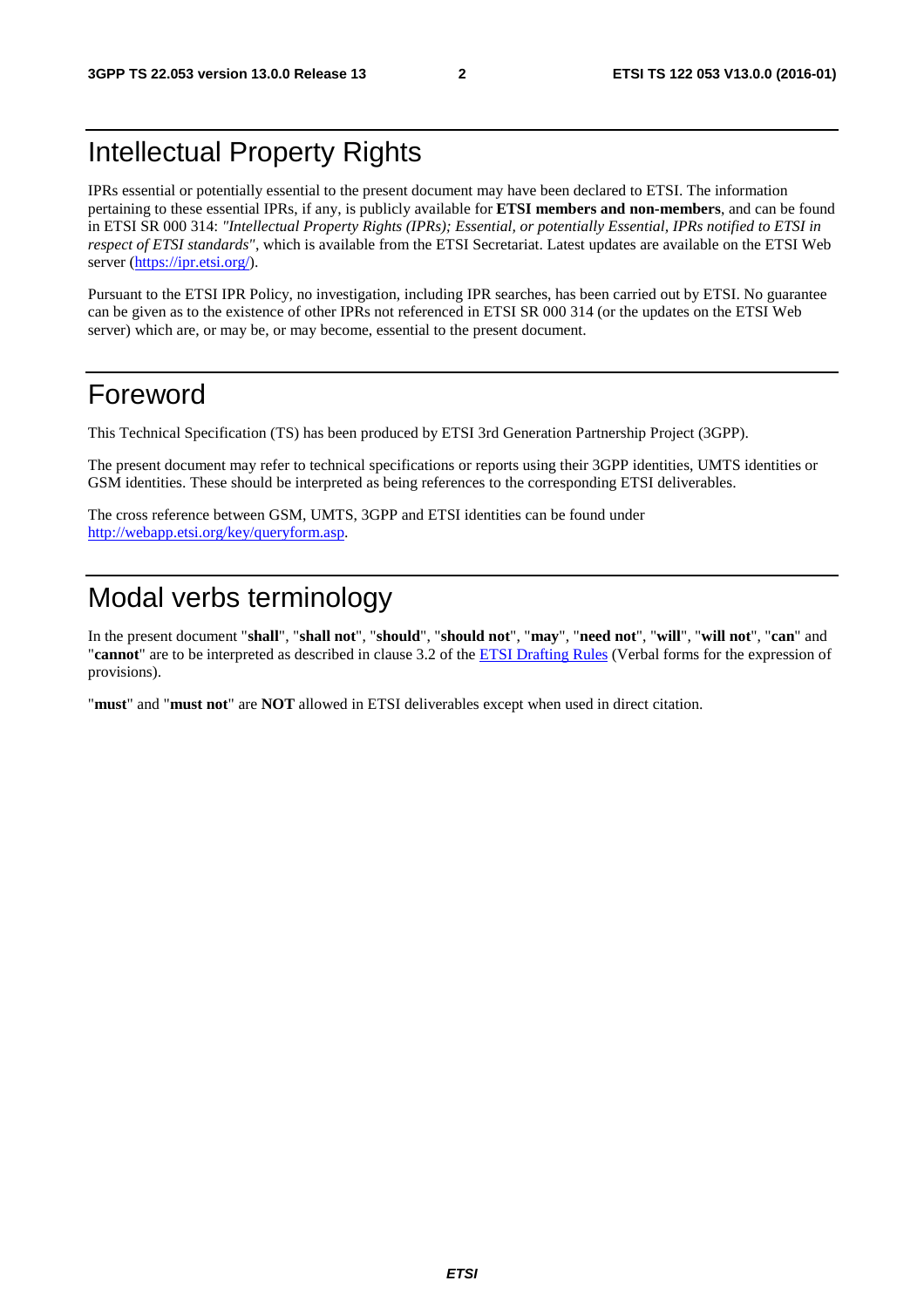$\mathbf{3}$ 

# Contents

| 1                                                                                                                |                               |  |  |  |  |  |  |  |
|------------------------------------------------------------------------------------------------------------------|-------------------------------|--|--|--|--|--|--|--|
| 2                                                                                                                |                               |  |  |  |  |  |  |  |
| 3<br>3.1<br>3.2                                                                                                  |                               |  |  |  |  |  |  |  |
| 4<br>4.1<br>4.2<br>4.3<br>4.4<br>4.4.1<br>4.4.2<br>4.4.3<br>4.5<br>4.5.1<br>5<br>5.1<br>5.2<br>5.3<br>5.4<br>5.5 |                               |  |  |  |  |  |  |  |
| 6                                                                                                                |                               |  |  |  |  |  |  |  |
| 7                                                                                                                |                               |  |  |  |  |  |  |  |
| 8                                                                                                                |                               |  |  |  |  |  |  |  |
| 9                                                                                                                |                               |  |  |  |  |  |  |  |
| <b>Annex A (informative):</b>                                                                                    |                               |  |  |  |  |  |  |  |
|                                                                                                                  | <b>Annex B</b> (informative): |  |  |  |  |  |  |  |
|                                                                                                                  |                               |  |  |  |  |  |  |  |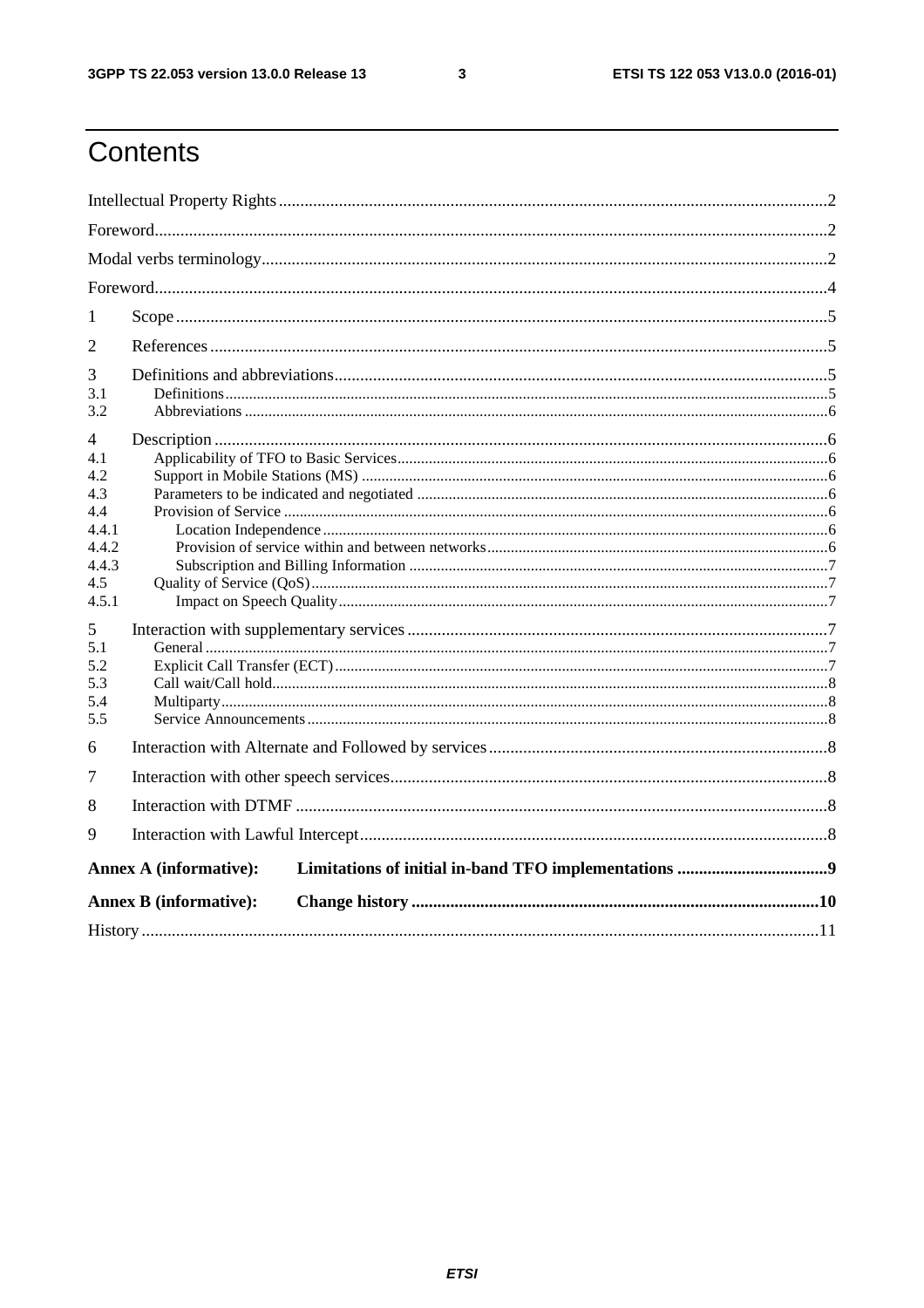### Foreword

This Technical Specification has been produced by the 3<sup>rd</sup> Generation Partnership Project (3GPP).

The contents of the present document are subject to continuing work within the TSG and may change following formal TSG approval. Should the TSG modify the contents of the present document, it will be re-released by the TSG with an identifying change of release date and an increase in version number as follows:

Version x.y.z

where:

- x the first digit:
	- 1 presented to TSG for information;
	- 2 presented to TSG for approval;
	- 3 or greater indicates TSG approved document under change control.
- y the second digit is incremented for all changes of substance, i.e. technical enhancements, corrections, updates, etc.
- z the third digit is incremented when editorial only changes have been incorporated in the document.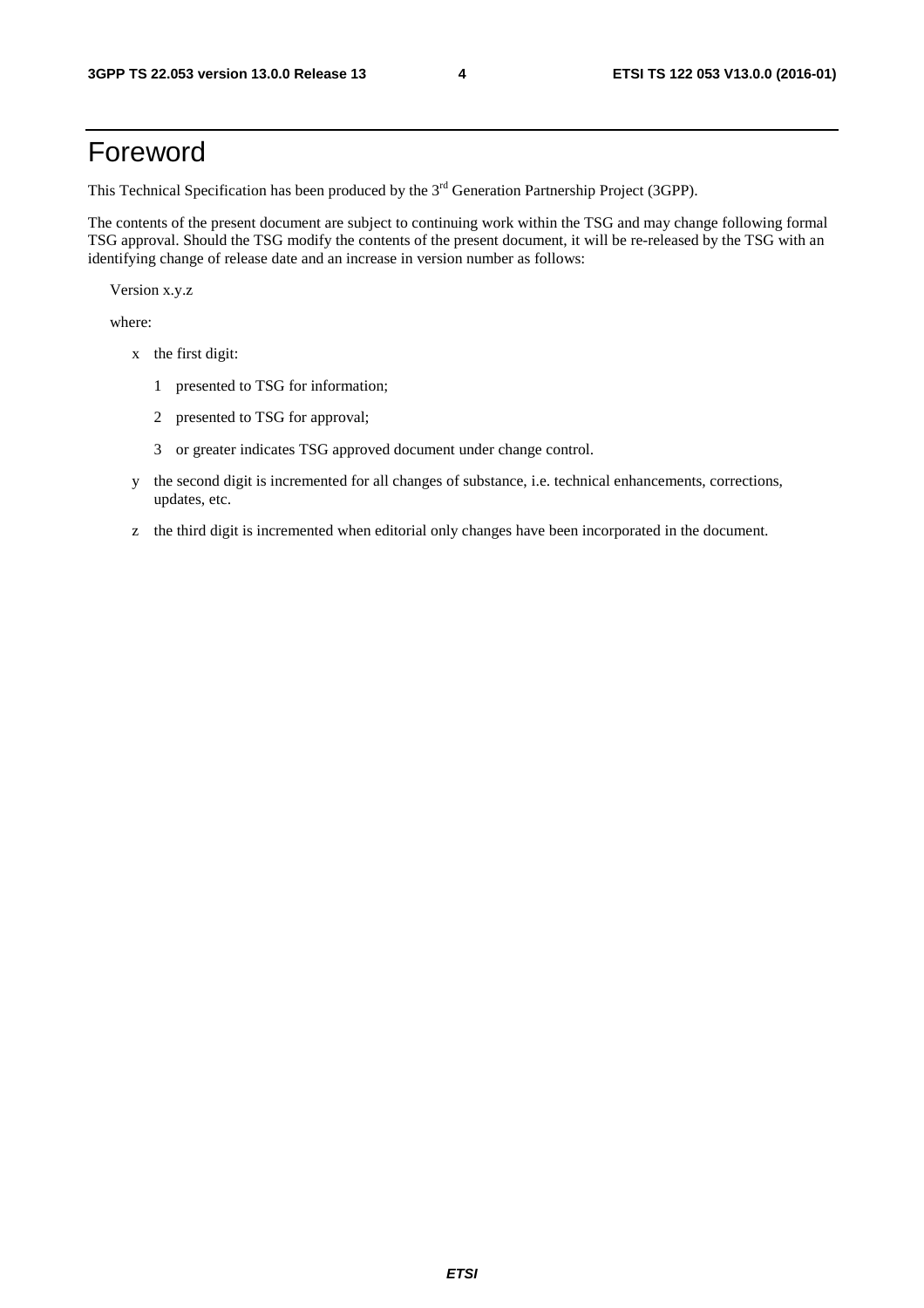### 1 Scope

The present document specifies the stage 1 description for the Tandem Free Operation (TFO) feature which provides the capability to avoid tandeming speech codecs in mobile to mobile speech calls. The primary aim is to realise improvements in speech quality. The TFO mode of operation could also be used to reduce inter-Mobile services Switching Center (MSC) transmission bandwidth requirements.

In analogy with ITU-T Recommendations I.130 [1], Stage 1 is an overall service description, from the service subscriber's and user's standpoints, that views the network as a single entity which provides services to the user.

### 2 References

The following documents contain provisions which, through reference in this text, constitute provisions of the present document.

- References are either specific (identified by date of publication, edition number, version number, etc.) or non-specific.
- For a specific reference, subsequent revisions do not apply.
- For a non-specific reference, the latest version applies. In the case of a reference to a 3GPP document (including a GSM document), a non-specific reference implicitly refers to the latest version of that document *in the same Release as the present document*.
- [1] ITU-T Recommendations I.130 (1988): "Method for the characterization of telecommunication services supported by an ISDN and network capabilities of an ISDN".
- [2] GSM 01.04: "Digital cellular telecommunications system (Phase 2+); Abbreviations and acronyms".

### 3 Definitions and abbreviations

GSM 01.04 [2] provides a list of abbreviations and acronyms used in GSM specifications.

### 3.1 Definitions

For the purposes of the present document, the following terms and definitions apply:

**Tandem Free Operation (TFO):** avoidance of tandeming speech codecs in mobile to mobile speech calls

**TFO call:** mobile to mobile call where TFO has been applied

**Normal call or operation:** call where TFO has not been applied

**Negotiation phase:** phase during which the applicability of TFO is assessed through the exchange of information such as the capabilities of the respective transcoders and the types of speech codecs being used

**A party:** user originating the call

**B party:** user receiving the call (unless the call is forwarded)

For simplicity the term MS is also used when UE is meant for 3G systems. The same is valid for TRAU and TC analogously.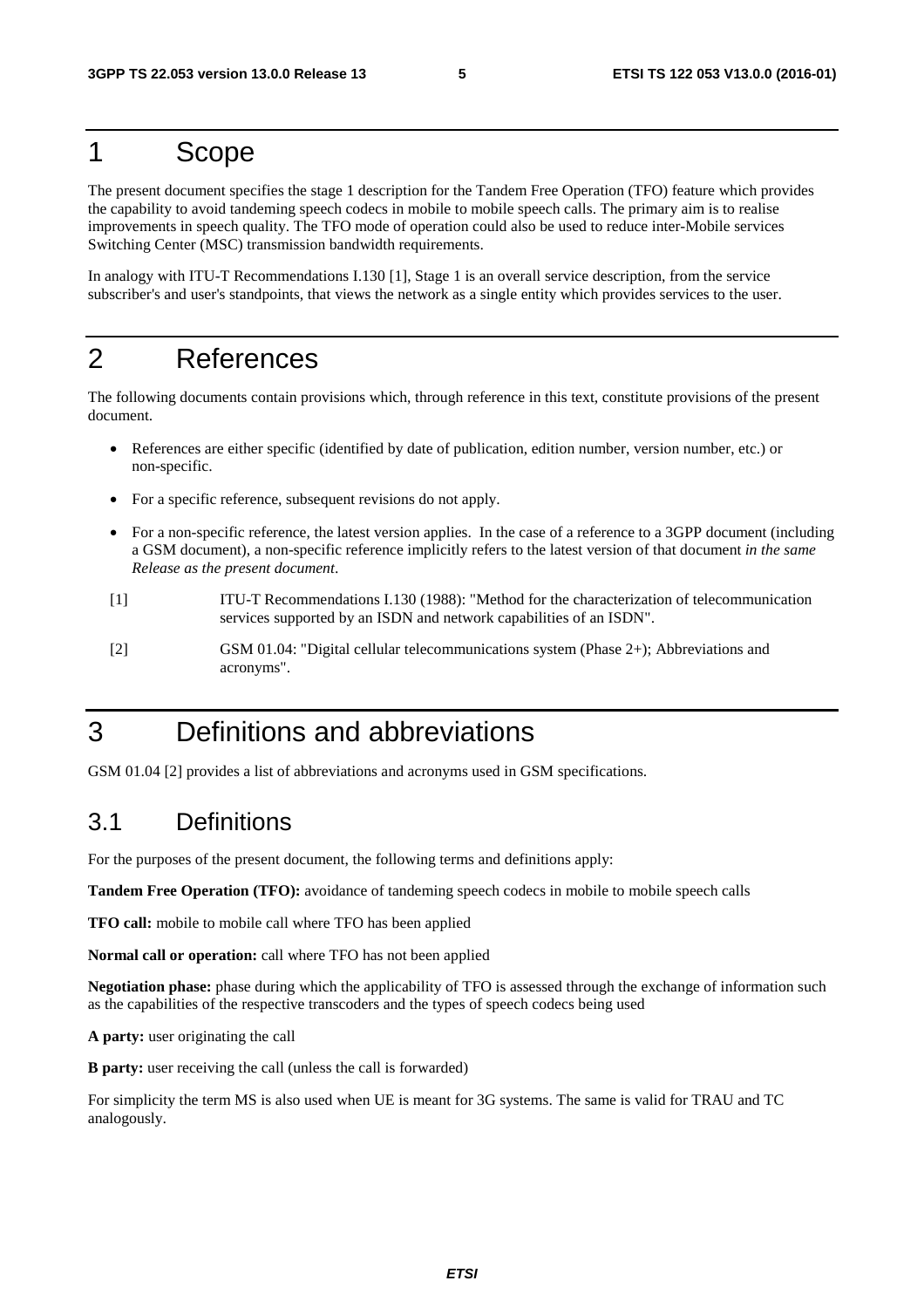#### 3.2 Abbreviations

For the purposes of the present document, the following abbreviations apply:

| ASCI        | <b>Avanced Speech Call Items</b>  |
|-------------|-----------------------------------|
| MSC.        | Mobile services Switching Centre  |
| <b>PLMN</b> | <b>Public Land Mobile Network</b> |

### 4 Description

The TFO feature avoids the tandeming of speech codecs that occurs in mobile to mobile speech calls.

### 4.1 Applicability of TFO to Basic Services

TFO shall be applicable to all mobile to mobile speech calls where both parties use the same GSM speech coding standard. TFO shall be supported for all of the GSM speech coding standards (i.e. Full Rate, Half Rate and Enhanced Full Rate). It would also be desirable to extend the TFO approach to realise quality enhancements when different speech codec standards are in use, e.g. by handing over one of the links to provide common codec types and then applying TFO.

### 4.2 Support in Mobile Stations (MS)

TFO shall not require any modifications to existing or future mobile stations. There shall be no additional user intervention required to enable or invoke the feature. Correspondingly, it shall not be possible for a user to disable the feature.

### 4.3 Parameters to be indicated and negotiated

The speech codec standards used on each party shall be indicated and negotiated, if applicable.

### 4.4 Provision of Service

#### 4.4.1 Location Independence

TFO shall be capable of being applied for mobile to mobile calls regardless of the serving networks of the A or B parties. Thus, the A and B parties may be registered on different PLMNs or on the same network.

#### 4.4.2 Provision of service within and between networks

Provision of the TFO feature shall be determined by the network operator on a network (or sub-network) wide basis, where equipment to support the feature has been deployed. It shall not be necessary for the service capability to be rolled out throughout an entire network before being made operational.

TFO between networks shall be applied if appropriate between supporting (sub) networks.

In the case where a TFO call is handed over between two parts of a network, but the new part is not provisioned with TFO, the call shall revert to normal operation.

In the case where a normal call is handed over between two parts of a network, and the new part is provisioned with TFO, the call will switch to TFO if appropriate.

NOTE: TFO operation will normally require that the coded speech is transmitted transparently (i.e. without errors) between the relevant transcoders (e.g. by bit-stealing).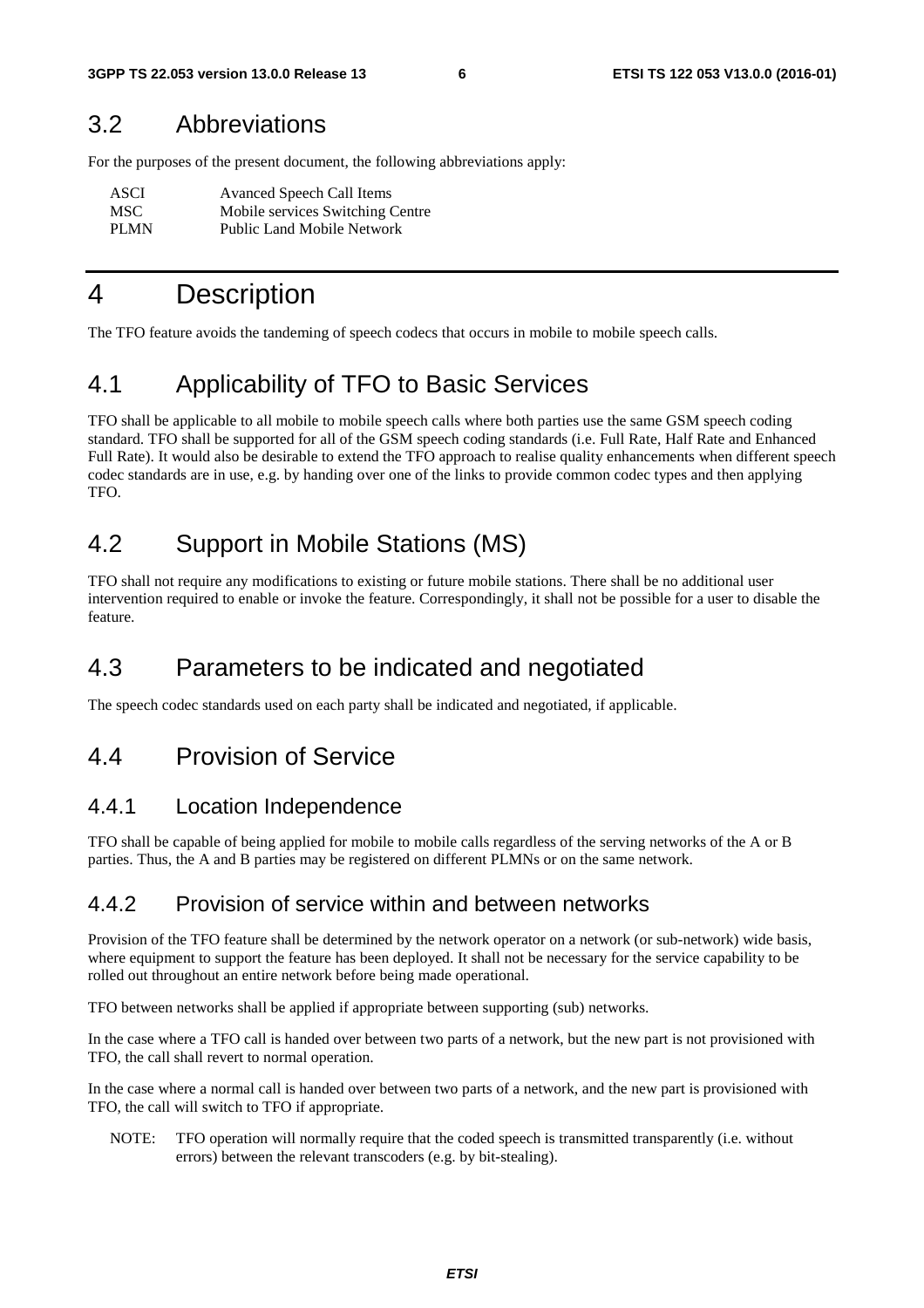#### 4.4.3 Subscription and Billing Information

This feature shall not be provisioned on a per-subscriber basis and no record of the application of TFO is necessary for billing purposes.

### 4.5 Quality of Service (QoS)

#### 4.5.1 Impact on Speech Quality

The speech quality and timing requirements depend on the phase of the call and are defined in table 1. In all cases the duration and degradation should be minimised.

The timing requirements for the application and removal of TFO are derived from the typical user's perception of the feature in the context of typical call set-up times together with handover operation. There is a much stricter requirement on the time taken to revert to normal operation than to apply TFO because when TFO is enabled only on one side of a call, the speech will be unintelligible. Likewise, failures in the transmission of the coded speech without (significant) errors (e.g. due to routing via an ADPCM link) should be detected rapidly as the speech quality may also be seriously degraded.

| Call phase                                                                                                                                                                                                                                                                    | <b>Reference condition</b><br>(note 1) | <b>Maximum degradation</b>   | Speed of operation                 |  |  |  |  |
|-------------------------------------------------------------------------------------------------------------------------------------------------------------------------------------------------------------------------------------------------------------------------------|----------------------------------------|------------------------------|------------------------------------|--|--|--|--|
| TFO negotiation following<br>call set-up                                                                                                                                                                                                                                      | normal transcoding stages              | "no perceptible degradation" | $2$ sec (note 2)<br>7 sec (note 3) |  |  |  |  |
| TFO negotiation following<br>TFO interruption or handover                                                                                                                                                                                                                     | normal transcoding stages              | "no perceptible degradation" | 7 sec<br>(notes 4 and 5)           |  |  |  |  |
| transition from normal<br>operation to TFO                                                                                                                                                                                                                                    | normal transcoding stages              | "no annoying artefacts"      |                                    |  |  |  |  |
| return from TFO to normal<br>loperation                                                                                                                                                                                                                                       | TFO transcoding stages                 | "no annoying artefacts"      | 160 ms                             |  |  |  |  |
| continuous TFO                                                                                                                                                                                                                                                                | TFO transcoding stages                 | "no degradation"             |                                    |  |  |  |  |
| continuous normal operation                                                                                                                                                                                                                                                   | normal transcoding stages              | "no degradation"             |                                    |  |  |  |  |
| NOTE 1: All reference conditions are defined as error free with no bit-stealing and with no transmission delay between<br>the TRAUs "normal transcoding stages" refers to the speech codec(s) selected prior to TFO.                                                          |                                        |                              |                                    |  |  |  |  |
| Objective for time taken to establish TFO after call set-up.<br>INOTE 2:<br>NOTE 3: Maximum time allowed for TFO negotiation after call set-up.                                                                                                                               |                                        |                              |                                    |  |  |  |  |
| NOTE 4: Objective for time taken to establish TFO after re-establishment of transparent PCM link.<br>NOTE 5: Once TFO has been successfully established during a call, an unlimitted number of negotiation attempts may<br>be made after any subsequent interruptions of TFO. |                                        |                              |                                    |  |  |  |  |

#### **Table 1: TFO speech quality and timing requirements**

NOTE: The timing limits and the quality degradations specified in table 1 are to some extent inter-dependent.

### 5 Interaction with supplementary services

### 5.1 General

This clause defines the interactions between supplementary services and TFO.

Neither TFO nor attempted TFO establishment shall interfere with the provision or invocation of any supplementary services.

### 5.2 Explicit Call Transfer (ECT)

Following call transfer, the new call route is evaluated and TFO applied if possible, otherwise normal operation applies.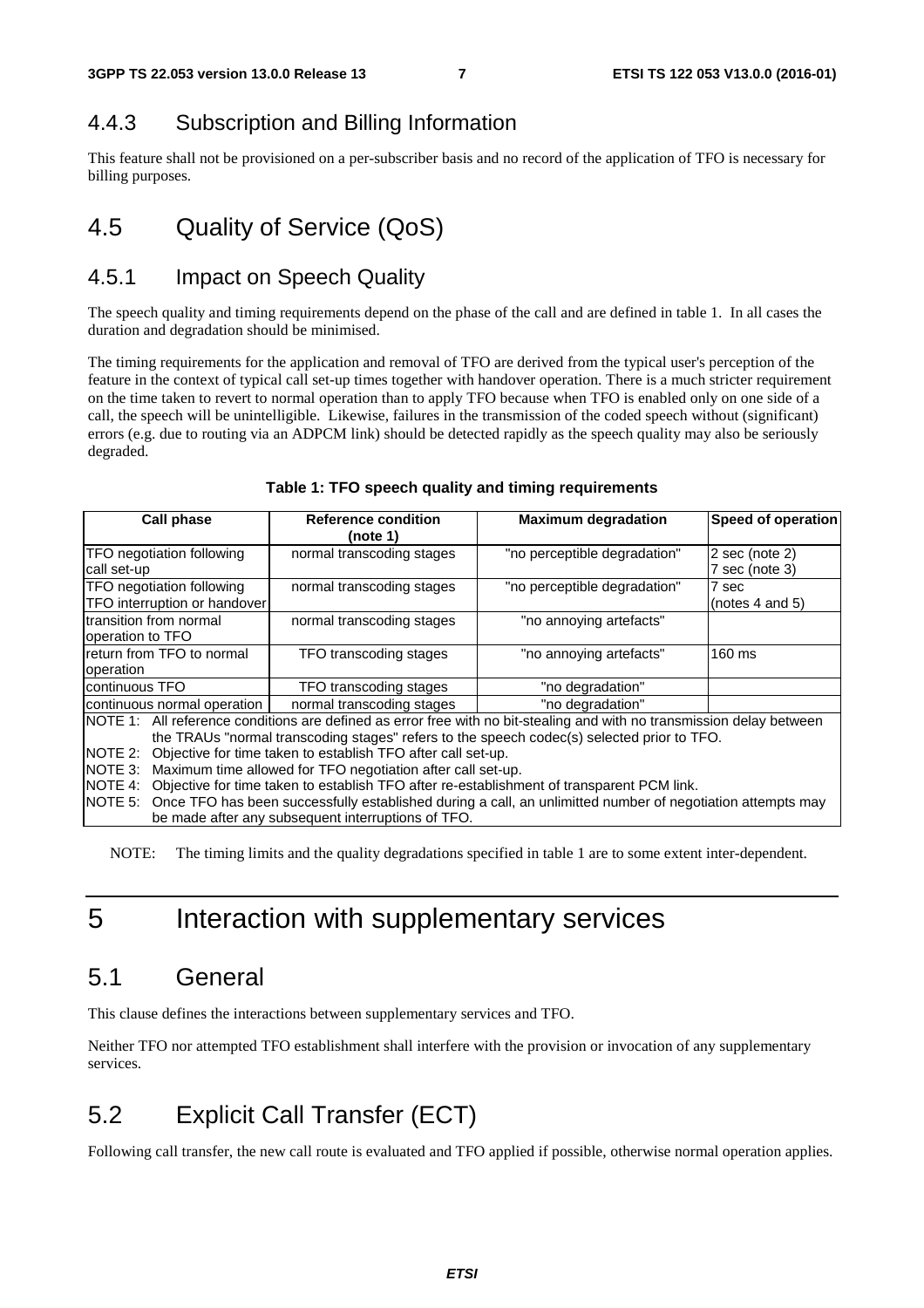### 5.3 Call wait/Call hold

Following the establishment of another call, the new call route shall be evaluated and TFO applied if possible, otherwise normal operation applies.

### 5.4 Multiparty

Where more than two parties are involved in a call, TFO may not be applicable. As a result, when a two-party TFO call is extended to multi-party, all the links shall revert to normal operation.

### 5.5 Service Announcements

TFO shall not disrupt the provision of call progress or similar speech announcements to the user which originate in any of the networks routing a call.

# 6 Interaction with Alternate and Followed by services

There shall be no impact on data transmission due to TFO or attempted TFO establishment.

### 7 Interaction with other speech services

There is no requirement for TFO in ASCI services.

### 8 Interaction with DTMF

DTMF transmission performance during TFO shall be no worse than during normal operation.

## 9 Interaction with Lawful Intercept

In the case where lawful intercept is required in a TFO call, the intercept shall not cause any degradation in the speech quality received by the A and B parties.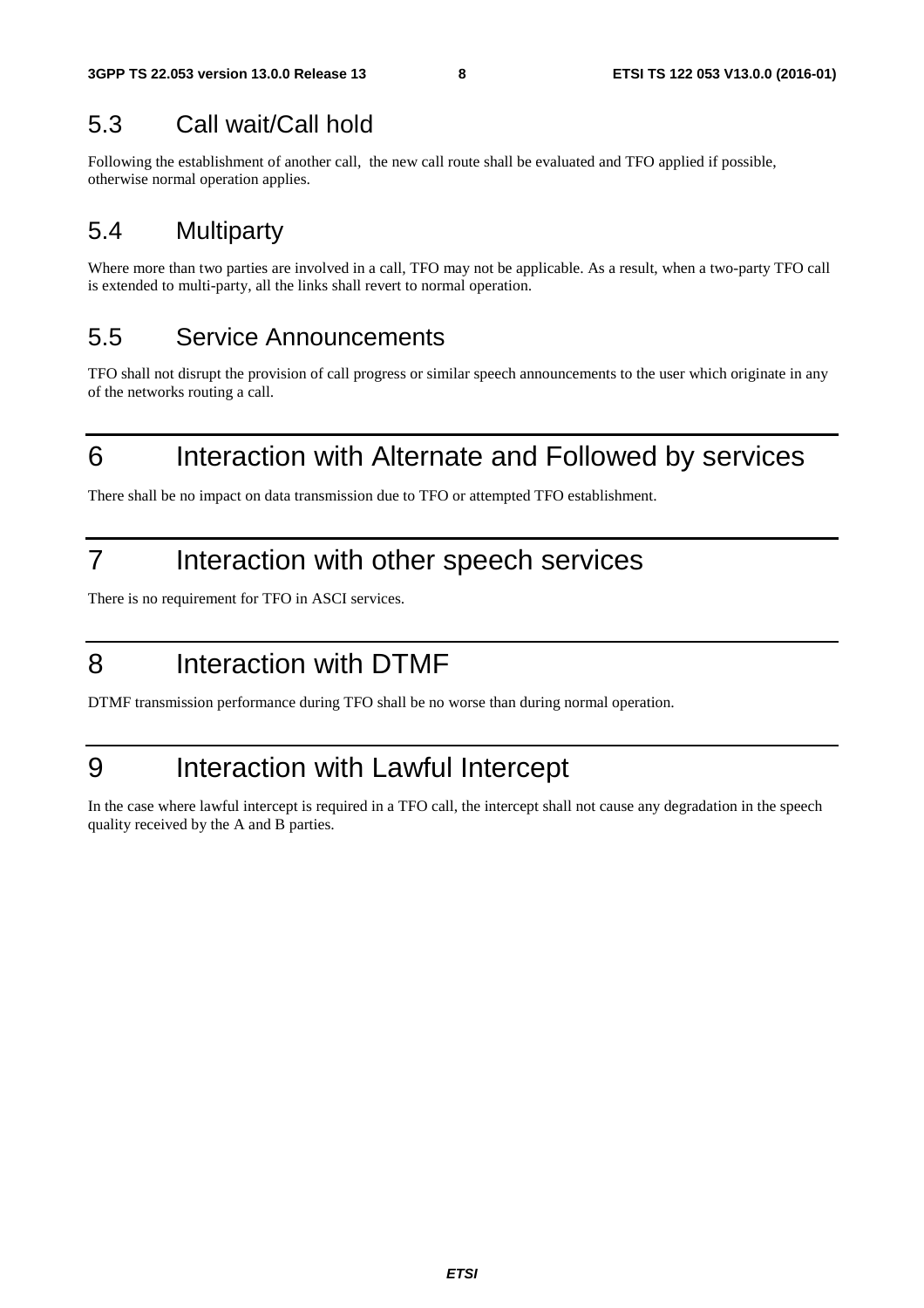### Annex A (informative): Limitations of initial in-band TFO implementations

This annex highlights the limitations of the applicability of the in-band TFO solutions, some of these limitations could be overcome, however they imply modifications of equipments that are not in the scope of the specifications.

When analogue lines are used TFO either in-band or out-if-band can not apply.

The main limitation of TFO in-band is the digital transparency of the PCM lonks behind the MSCs that cannot be guaranteed in all the configurations of Mobile-to-Mobile calls.

When digital lines are used the non-transparency is mainly due to the use of In Path Equipments (IPE). These IPEs consist mainly in Echo Cancellers and DCMEs.

The Network Echo Cancellers intend to remove the echo due to the unbalanced hybrids present in the PSTN when going from four wires to two wires in the subscriber local loops. These IPEs are useful in the mobile-to-PSTN calls. These Echo Cancellers should not be used in mobile-to-mobile calls since both terminals are digital. The enabling and disabling of these equipments are properly managed in some countries and not in other countries. Therefore TFO can apply to inter-PLMN calls in the countries where the network echo cancellers are properly configured. The main issue is that there's no easy internationally recognised way to identify mobile-to-mobile calls. They are usually correctly configured for Mobile-to-Mobile calls within a PLMN.

Another limitation that should apply to a very small number of mobile-to mobile calls is the use of  $A/\mu$  Laws converters in some international calls.

In some networks Acoustical Echo Cancellers are used. It would be preferable to keep them enabled in Tandem Free calls. This implies that this be taken into account by the Acoustical Echo Cancellers.

The DCMEs they are mainly used in the long distance calls although some operators use them in their PLMN. The only known way to disable the DCMEs is to ask for a transparent 64 kbit/s UDI connection. This option is not reasonable since such connections are more expensive than the speech calls and would imply modifications in the MSCs. Therefore when a DCME is used in-band TFO cannot be established.

In order to get TFO working for the vast majority of the Mobile-to-Mobile calls it is desirable that the IPEs be modified in order to allow the in-band TFO cross them without modification.

TFO implies that compatible speech codec configurations are being used in both MSs. In-band TFO can be established only after the call set-up has been made and thus there can be different speech codecs used in the MSs. The TFO standard shall include ways to solving the codec mismatch otherwise in-band TFO won't apply to these Mobile-to-Mobile calls.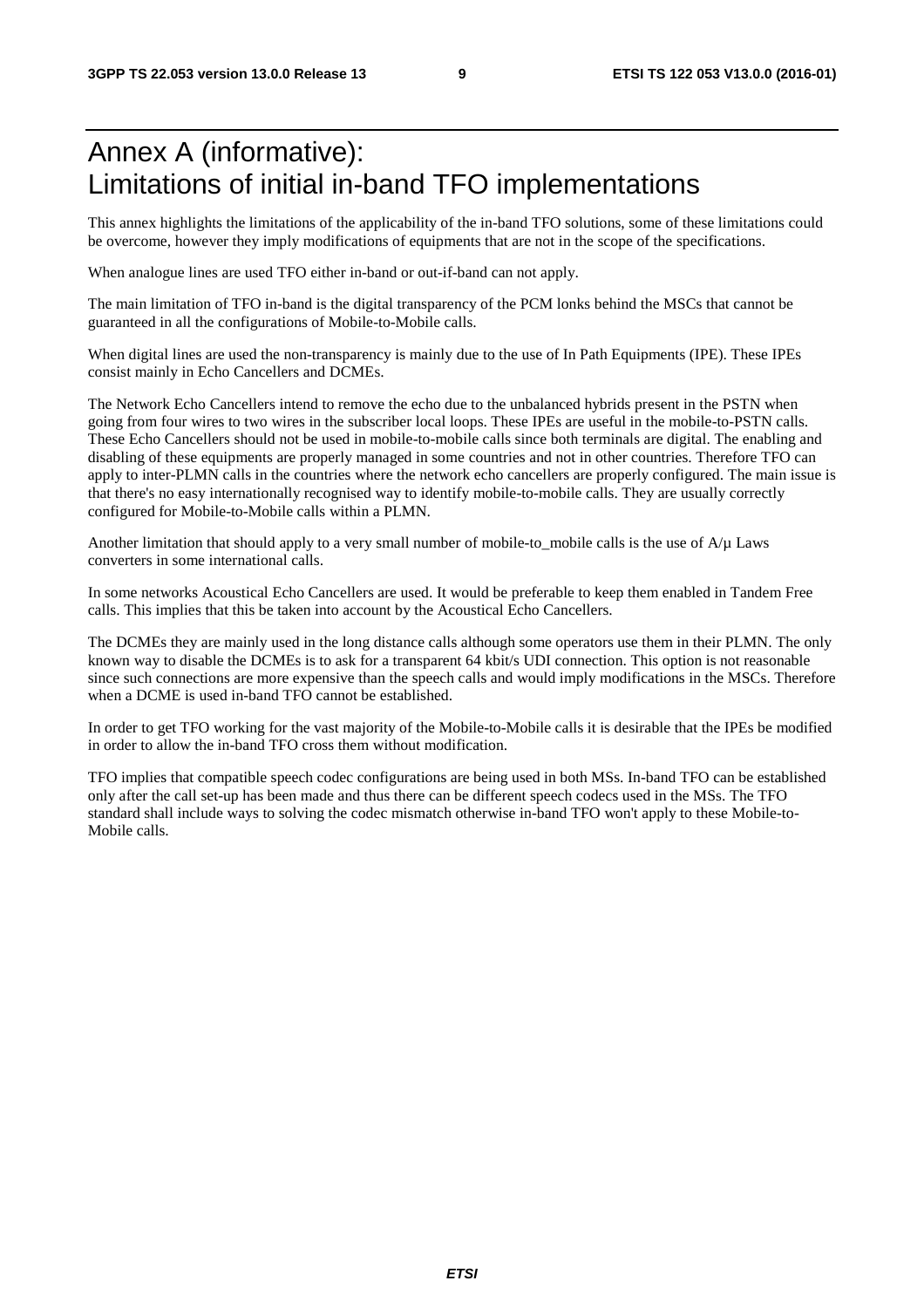# Annex B (informative): Change history

| SMG#                |                       | <b>SPEC</b>    |      | <b>CR</b> | <b>VERS</b>     |           |            | <b>NEW_VERS</b>       | <b>PHASE</b>            | <b>SUBJECT</b>                                          |        |            |
|---------------------|-----------------------|----------------|------|-----------|-----------------|-----------|------------|-----------------------|-------------------------|---------------------------------------------------------|--------|------------|
| s23                 |                       | 02.53          | new  |           | 2.0.0           | 5.0.0     |            |                       | <b>R97</b>              | Tandem Free Operation Stage 1                           |        |            |
| s24                 |                       | 02.53          | A001 |           | 5.0.0           | 5.1.0     |            |                       | <b>R97</b>              | CR to GSM 02.53 Modifications to Annex A (informative): |        |            |
|                     |                       |                |      |           |                 |           |            |                       |                         | Limitations of initial in-band TFO implementations      |        |            |
| s25                 |                       | 02.53          | new  |           | 5.1.0           | 7.0.0     |            |                       | <b>R98</b>              | Version change as part of Release 1998                  |        |            |
| s29                 |                       | 02.53          |      |           | 7.0.0           | 7.0.1     |            |                       | <b>R98</b>              | Publication of version 7.0.1                            |        |            |
|                     |                       | 02.53          |      |           | 7.0.1           |           |            |                       | R99                     | Version 8.0.0                                           |        |            |
|                     | <b>Change history</b> |                |      |           |                 |           |            |                       |                         |                                                         |        |            |
| <b>Date</b>         |                       | <b>TSG SA#</b> |      |           | <b>TSG Doc.</b> | <b>CR</b> | <b>Rev</b> |                       | Subject/Comment         |                                                         | Old    | <b>New</b> |
| 2001-03             |                       | 11             |      |           | SP-010098 002   |           |            |                       | Extension of TFO to AMR |                                                         | 8.0.0  | 4.0.0      |
| 2001-09<br>Clean-up |                       |                |      | 4.0.0     | 4.0.1           |           |            |                       |                         |                                                         |        |            |
| 2002-06             |                       | 16             |      |           |                 |           |            |                       | Version for Release 5   |                                                         | 4.0.1  | 5.0.0      |
| 2004-12             |                       |                |      |           |                 |           |            |                       | Version for Release 6   |                                                         | 5.0.0  | 6.0.0      |
| 2007-06<br>36       |                       |                |      |           |                 |           |            | Version for Release 7 |                         | 6.0.0                                                   | 7.0.0  |            |
| 2008-12             |                       | 42             |      |           |                 |           |            |                       | Version for Release 8   |                                                         | 7.0.0  | 8.0.0      |
| 2009-12             |                       | 46             |      |           |                 |           |            |                       | Version for Release 9   |                                                         | 8.0.0  | 9.0.0      |
| 2011-03             |                       | 51             |      |           |                 |           |            |                       | Version for Release 10  |                                                         | 9.0.0  | 10.0.0     |
| 2012-09             |                       | 57             |      |           |                 |           |            |                       | Version for Release 11  |                                                         | 10.0.0 | 11.0.0     |
| 2014-09             |                       | 65             |      |           |                 |           |            |                       | Version for Release 12  |                                                         | 11.0.0 | 12.0.0     |
| 2015-12             |                       | 70             |      |           |                 |           |            |                       | Version for Release 13  |                                                         | 12.0.0 | 13.0.0     |